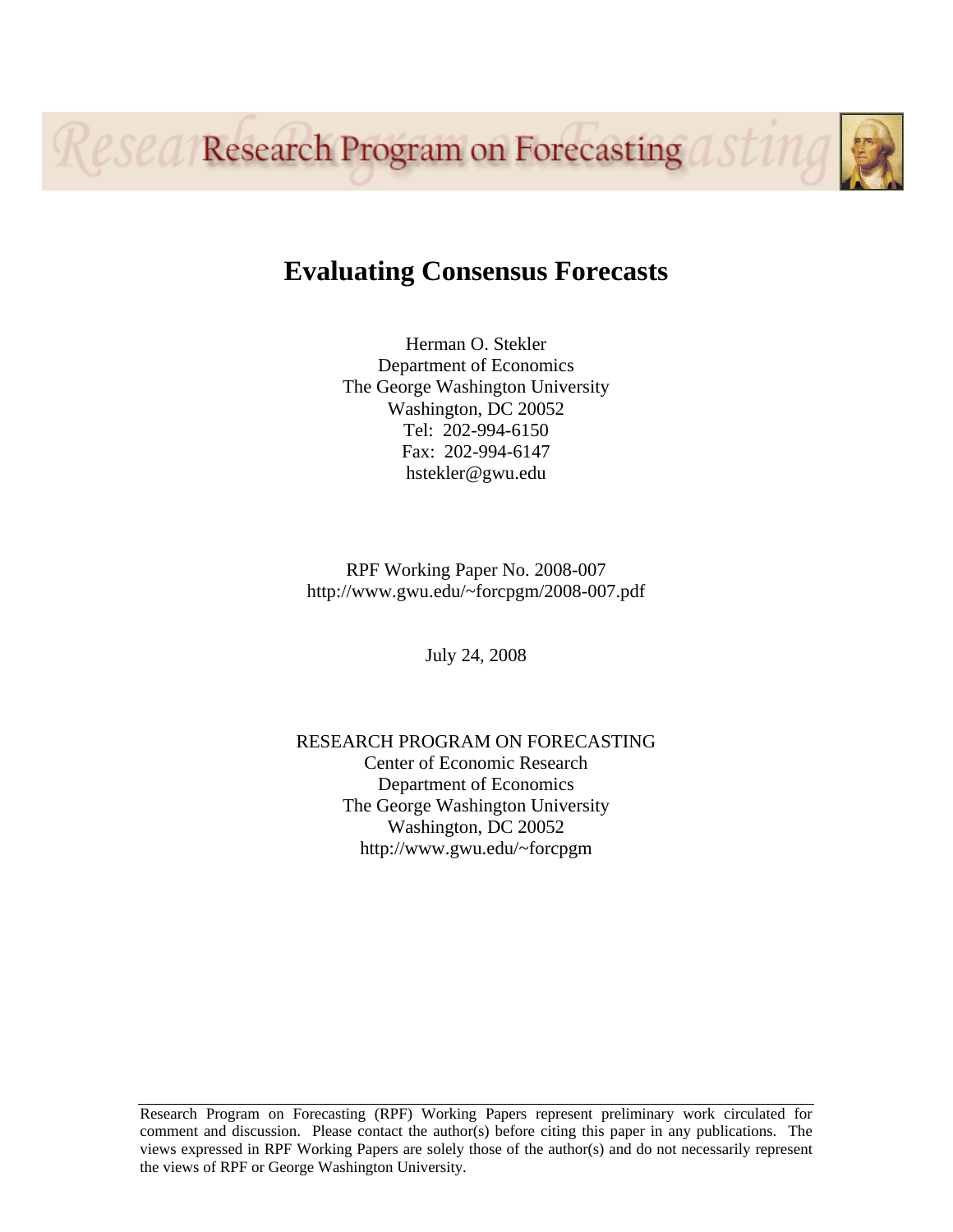Evaluating Census Forecasts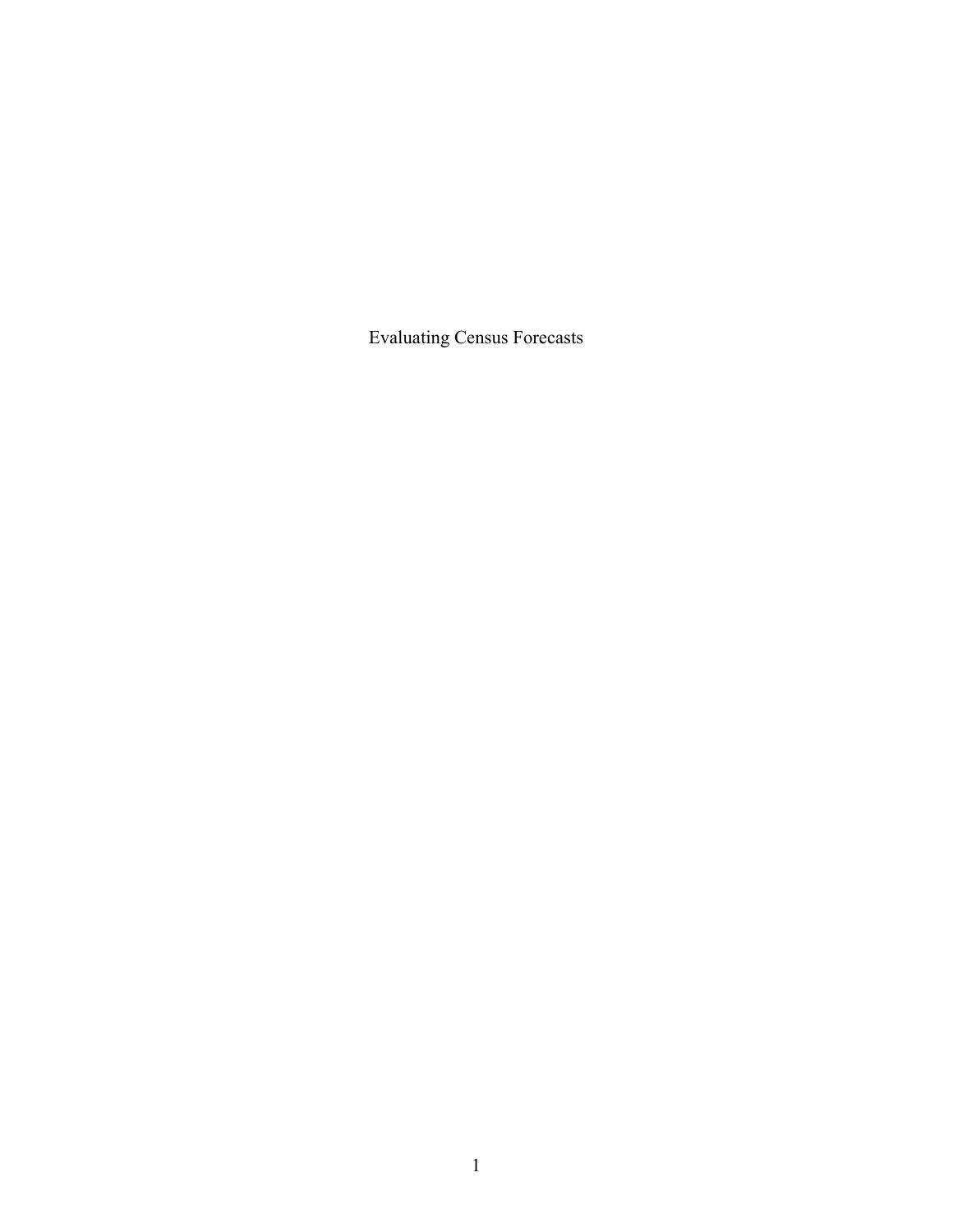#### Evaluating Census Forecasts

# ABSTRACT

The Census Bureau makes periodic long-term forecasts of both the total US population and the population of each of the states. Previous evaluations of these forecasts were based on the *magnitude* of the discrepancies between the projected and actual population figures. However, it might be inappropriate to evaluate these long-term projections with the specific quantitative statistics that have been useful in judging short-term forecasts. One of the purposes of a long range projection of each state's population is to provide a picture of the **distribution** of the aggregate US population among the various states. Thus the evaluation should compare the projected **distribution** of the total US population by states to the actual distribution. This paper uses the dissimilarity index to evaluate the accuracy of the Census projected percentage distributions of population by states.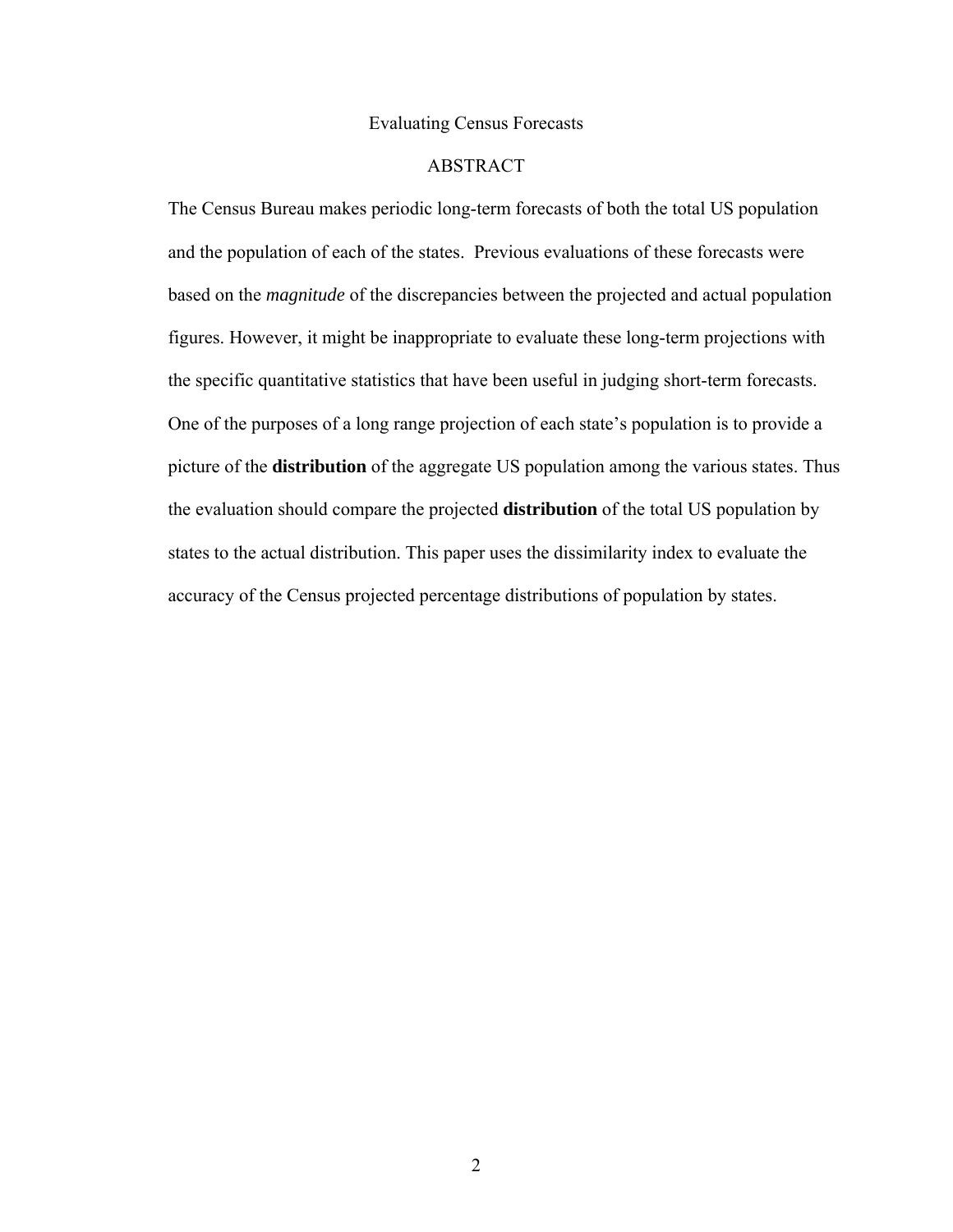#### EVALUATING CENSUS FORECASTS

The Census Bureau makes periodic forecasts of the population of the United States 5, 10 or more years into the future. These forecasts are both for the total population and for the number of inhabitants of each of the states. The projections for each of the states are based on the cohort-component methodology. The projections for each state are then adjusted to the available state estimates and to the national population projections. (See Campbell (1996) for a complete explanation of the current methodology.)

There have been many evaluations of these state forecasts.<sup>[1](#page-3-0)</sup> (For example, see Smith and Sinich, 1990, 1992; Campbell, 2002; Wang, 2002). The questions that were examined in these studies included whether the accuracy of these forecasts was affected by (1) the length of the base period used in estimating relationships, (2) the complexity of the forecasting technique and (3) the appropriateness of the statistical measures used to evaluate the projections. In all cases, the error measures were based on the *magnitude* of the discrepancies between the projected and actual population figures.

In addition to statistics that measure the quantitative errors, there are alternative procedures for evaluating these long-term projections. One of the purposes of a long range projection of each state's population is to provide a picture of the **distribution** of the aggregate

<u>.</u>

<span id="page-3-0"></span><sup>&</sup>lt;sup>1</sup> There have also been evaluations of county forecasts and discussions of the appropriate statistical measure for evaluating projections where some of the errors are outliers, e.g. Swanson et al. (2000).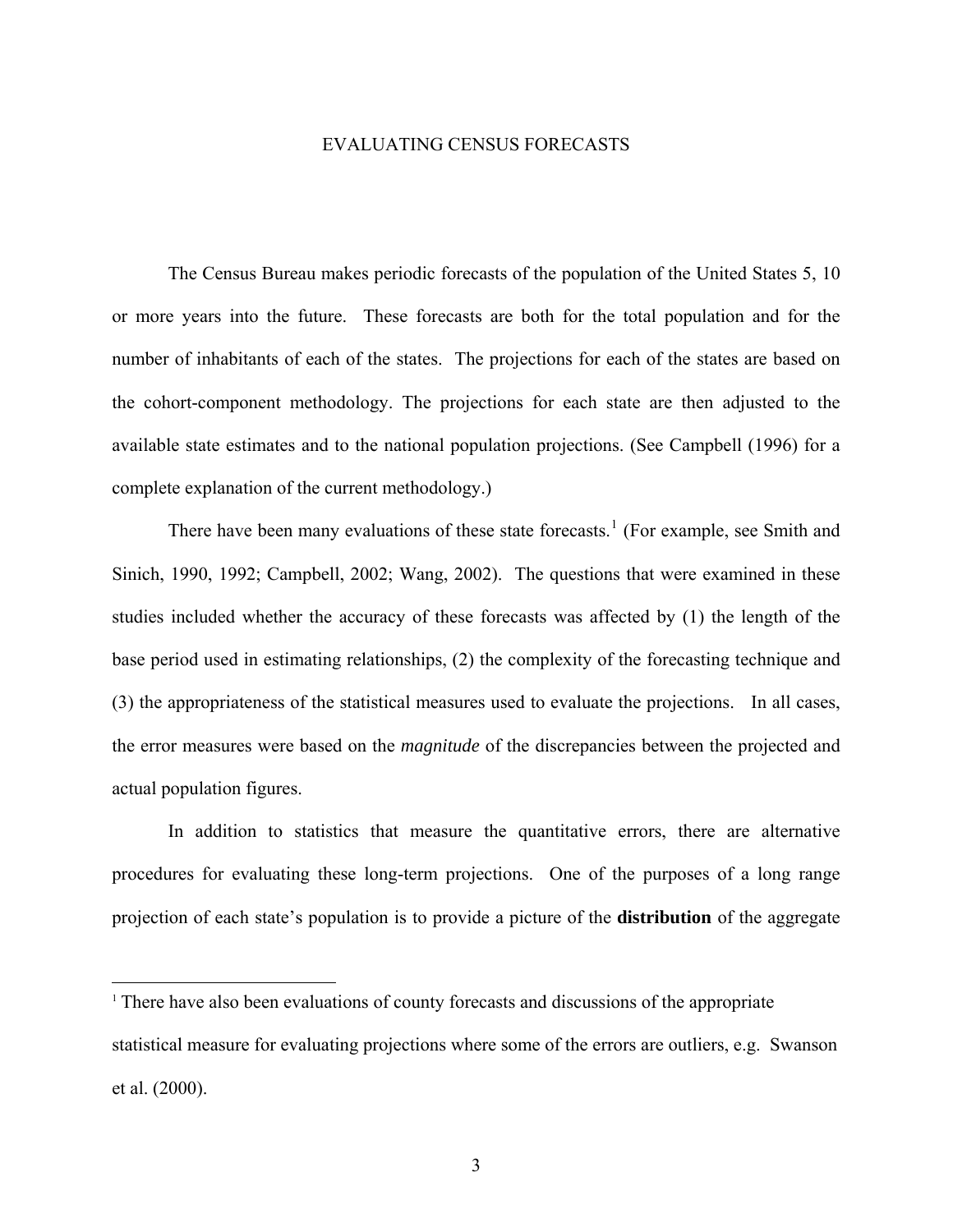US population among the various states. There are many reasons why users of Census data might be concerned with the distribution of the population. Resources, such as highway construction funds, might be allocated on the basis of the expected future populations; politicians might be interested in knowing how the Congressional House seats will be allocated among the states; etc.

In these cases, the users of the population projections might not be concerned with the actual number of inhabitants of each state but rather with trends: whether the population of specific states was growing relative to that of other states or whether the population in a specific state was an increasing (decreasing) percent of the total national population. If one were only interested in knowing whether the projections captured the important trends that actually occurred, one might not be concerned with the magnitude of the errors. The accuracy of the quantitative projections of each state's total population is then not as relevant as an accurate depiction of major trends.

It is possible that the **share** of the nation's population that was in each state was predicted correctly, but that the national total and the estimates for each of the states were inaccurate by the same proportion. In that case, the projected distribution of the state populations would have exactly matched the observed distribution. Thus, the evaluation procedure that is suggested here does not focus on the specific numbers in the projections or the magnitude of the misestimates. Rather this evaluation asks whether the projected **share** of the total US population by states was similar to the actual distribution. Such an analysis enables one to determine whether the state distribution of the aggregate population was accurate even if the aggregate estimate is inaccurate.

 The same issue, involved in evaluating long-run forecasts, has been examined in a different context: the accuracy of long-term labor-market forecasts. (Kolb and Stekler, 1992;

4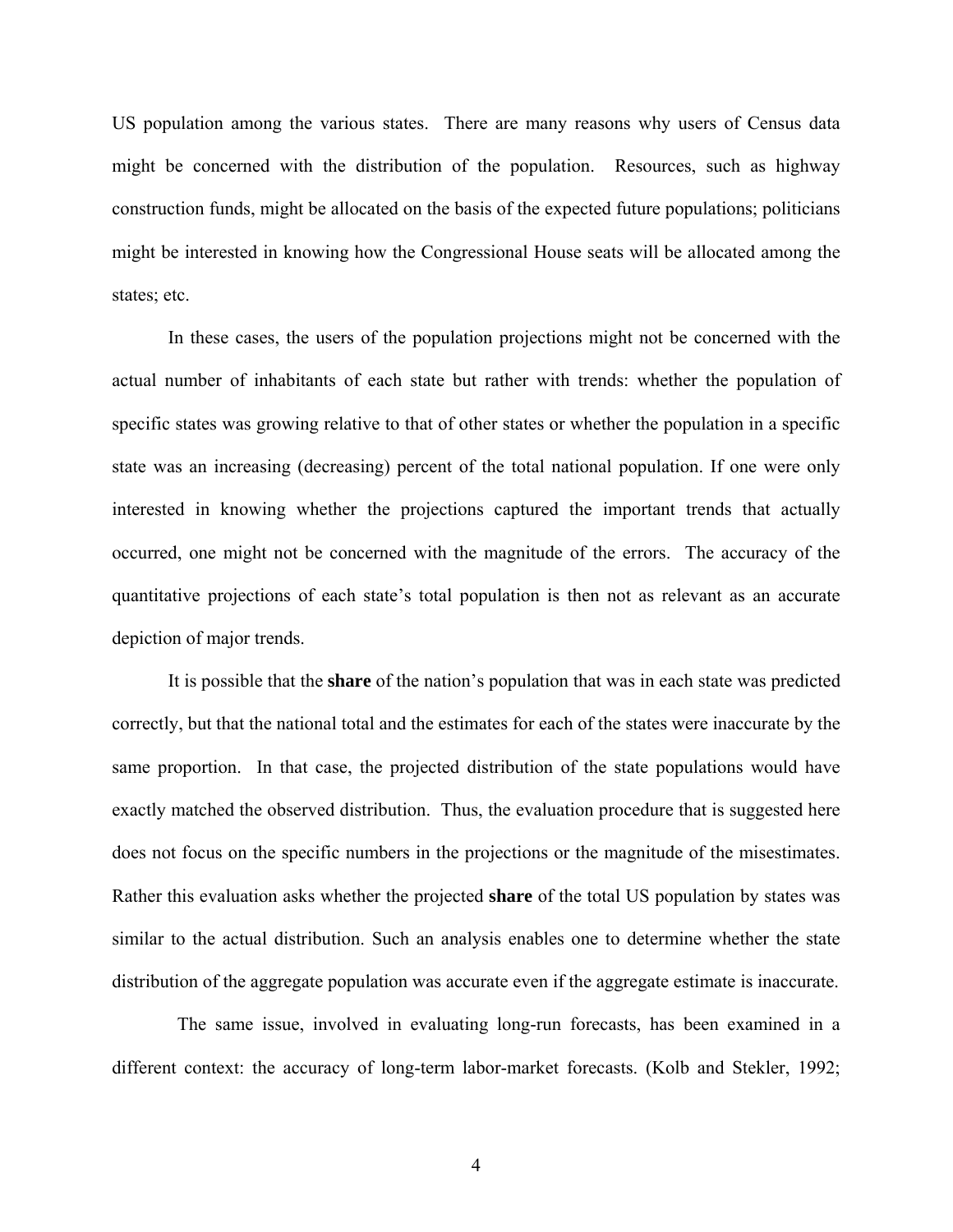Stekler and Thomas, 2005). Both studies used statistics that directly measured whether major trends were predicted accurately. In evaluating the long-run projections, the first study used an information content statistic; the second used dissimilarity indexes.

This paper uses the dissimilarity index approach to evaluate the accuracy of the Census projected percentage distributions of population by states. The next section explains the methodology. This is followed by a description of the data, the results, and our interpretations and conclusions.

#### I. Methodology

#### A. Decomposing the Errors

Assume that  $x_t^a$  is the actual aggregate population of the US at time t and  $x_t^f$  is the aggregate value that was projected for time t. The error in the aggregate projection is

$$
e_t = x_t^a - x_t^f.
$$

In addition it is also possible to examine the errors associated with the population projections for each of the i states. Accordingly the proportions  $(p_i)$  of the predicted and actual  $(a_i)$  aggregated population associated with each of the i states are:

$$
x_{i,t}^f = (p_{i,t}) x_t^f
$$
;  $x_{i,t}^a = (a_{i,t}) x_t^a$ ;  $\sum p_{i,t} = 1$ ,  $\sum a_{i,t} = 1$ ,

The forecast error for each state is

$$
e_{i,t} = (a_{i,t}) x_t^a - (p_{i,t}) x_t^f.
$$

If the aggregate forecast is absolutely accurate, the quantitative error for each state would be

$$
e_{i,t} = (a_{i,t} - p_{i,t}) x_{i,t}^a,
$$

which is the difference between the actual and forecast proportions of the aggregate population which is in each state. The same holds true if the aggregate forecast is inaccurate. If  $x_t^a \neq x_t^f$ ,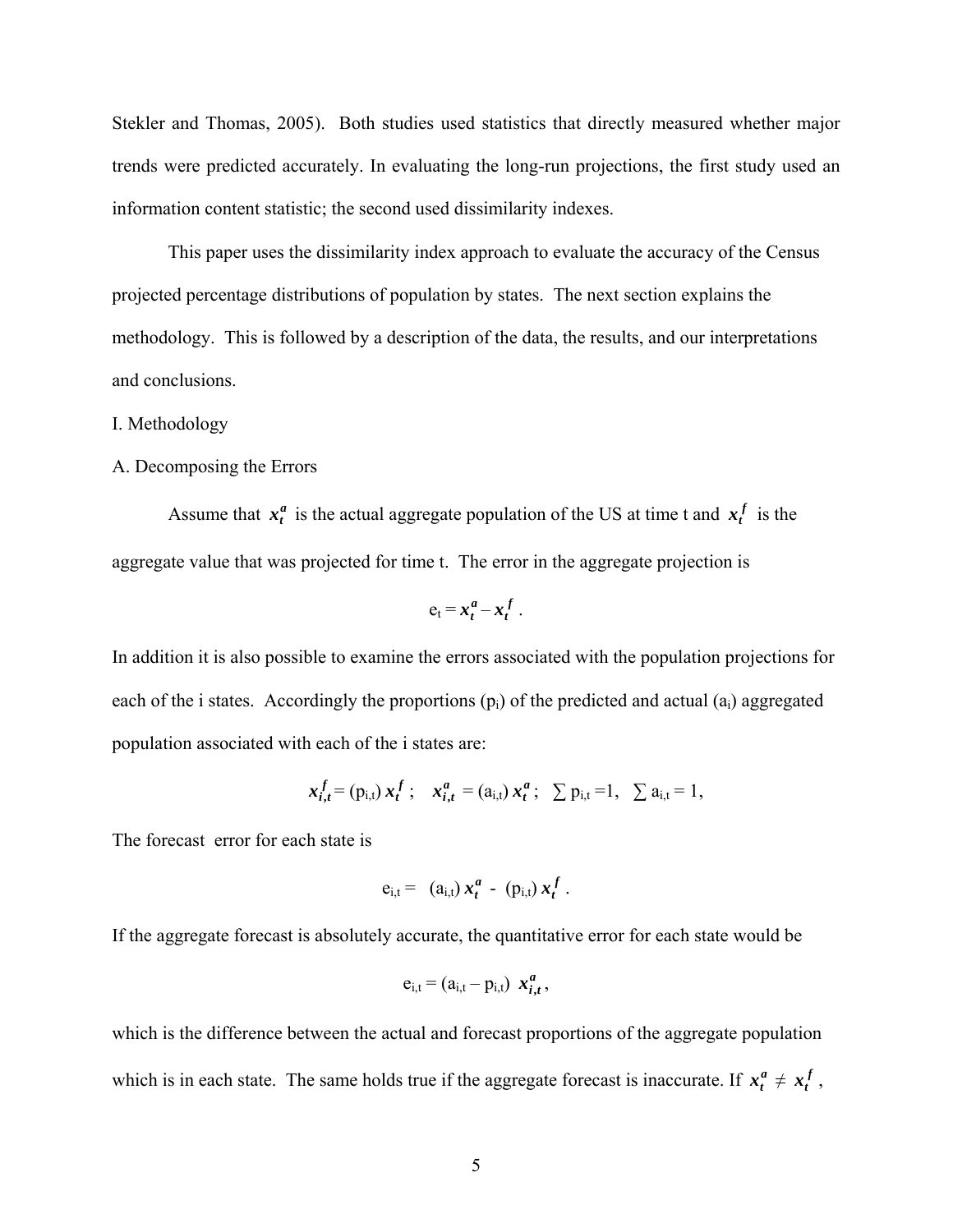$$
e_{i,t} = (a_{i,t} - p_{i,t}) x_t^a + p_{i,t} (x_t^a - x_t^f)
$$

Thus the quantitative forecast error for each state,  $e_{i,t}$ , is the sum of two components. The first represents the error in predicting the proportion of the population in each state. The second measures the error in failing to predict the aggregate correctly. In order to evaluate these long term population forecasts, we will focus on the first term, using the dissimilarity measure as our statistic.

#### B. Dissimilarity Index

1

Suppose that one has the following data: the population of each state and the national total. Then one can calculate the percentage of the national population that resided in each state. This calculation can be made for both the projections and the actual numbers, yielding two distributions of the population by states. A dissimilarity index can be used to compare the projected and actual distributions.[2](#page-6-0)

 Specifically, the dissimilarity index measures the amount by which the projected distribution would have to change to be identical to the actual distribution. Using our notation, the formula for the dissimilarity index for every period is:

$$
D_t = 0.5 \sum |(x_{i,t}^f / x_t^f) - (x_{i,t}^a / x_t^a) |, \text{ or } D_t = 0.5 \sum |p_{i,t} - a_{i,t}|
$$

D is bounded in the interval 0 to 100 percent.<sup>[3](#page-6-1)</sup> The smaller the value of D, the smaller is the difference between the predicted and actual distributions, i.e. the more accurate is the forecast.

<span id="page-6-0"></span><sup>2</sup> Davis (1994) noted that dissimilarity indexes can be used to evaluate county population estimates but did not publish any results.

<span id="page-6-1"></span><sup>&</sup>lt;sup>3</sup>Percentages are used, in interpreting the results, even though  $p_i$  and  $a_i$  are defined as proportions. The dissimilarity index is bounded in the interval 0 to1 for proportions.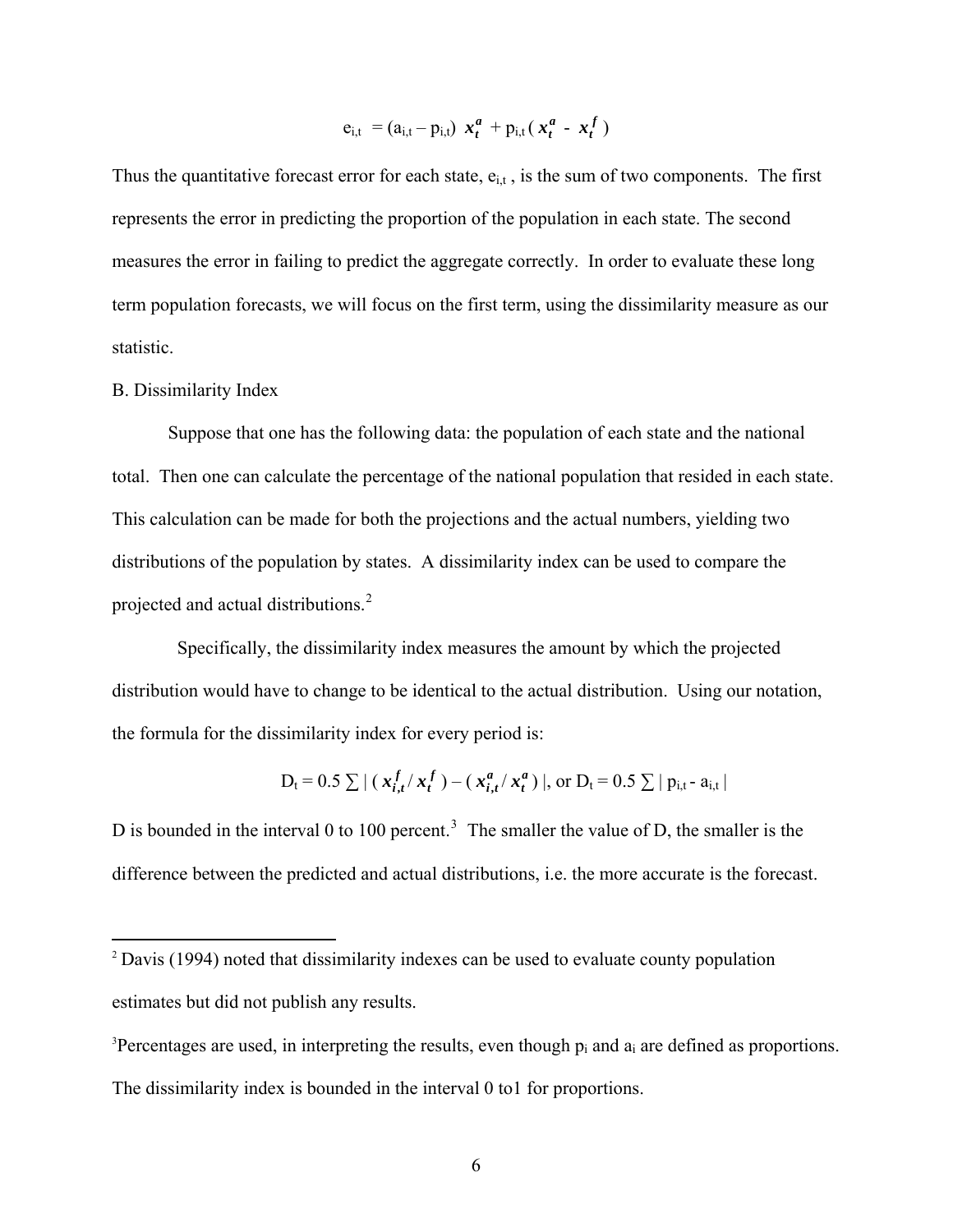#### C. Benchmark Comparisons

 For purposes of evaluation, the Census projections are compared with a benchmark. The selected benchmark must only use data that were available at time t, the date when the projection was issued. The benchmark in this case is a naïve model. We assume that the naïve projection of the states' shares of the US population for year t+h is identical to the known distribution that is available from either the Census count or from the population estimate in year t, the year from which the projection was extended.

### II. Data

 We evaluate the Census state population projections that were made between 1970 and 1996 for the years 1975-2005.<sup>[4](#page-7-0)</sup> There are seven such sets of projections. The length of the forecasting horizon varied between 2 and 25 years. The naïve projections were made using the same starting points and horizons. These projections were compared either with the actual Census counts for 1980, 1990, and 2000 and or with the population estimates that the Census Bureau made for 1975, 1985, 1995 and 2005.

## III. Results

 $\overline{a}$ 

 The dissimilarity indexes derived from both the Census and naïve projections are presented in Table 1. The longer was the projection horizon, the larger was the size of the dissimilarity index that was associated with the projections, i.e. the less accurate the projected distribution. This result is similar to findings about the relationship between quantitative errors and the length of the forecast horizon. As indicated above, the size of these indexes measures the amount by which the projected distribution would have to change to be identical to the actual

<span id="page-7-0"></span><sup>4</sup> The data were obtained from U.S. Bureau of the Census, Current Population Reports, Series P25, Nos. 477, 735, 937, 1017, 1044, 1053, and 1111.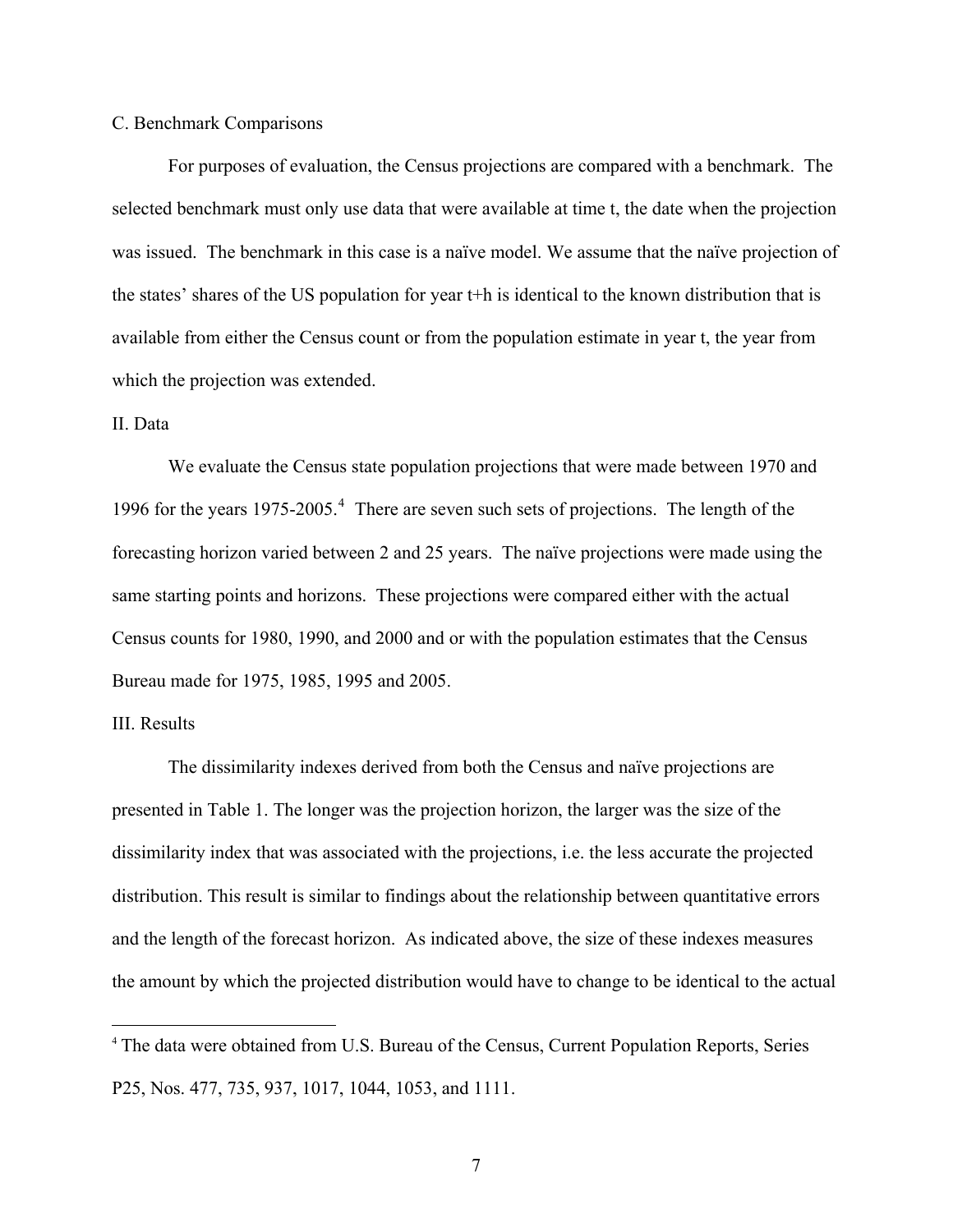distribution. This was less than 1% for the very short projections to more than 5% for some of the longer horizons.

Moreover, the projections seem to have improved over time. For the 5 year projections, the values of the dissimilarity indexes declined from more than 1.5% to less than 1%. The magnitude of the index for the 10 year projection made in 1970 was almost 4%; the similar numbers for the projections made in the late 1980s and 1990s were all less than 1.5%. A similar trend was observed in the more recent 20 year projections.

Nevertheless, the Census forecasts associated with the distributions of the state population forecasts are inferior to the naïve forecasts (See Table 1). In all but one case, the dissimilarity indexes associated with the naïve forecasts are smaller than the ones derived from the comparable Census projections. The exception is the five year projection made in 1975. While the conventional way for comparing two sets of forecasts is to test whether there is a statistically significant difference, this would be difficult in this case because the distribution of the dissimilarity index is not known. Bootstrapping would have provided an alternative procedure for testing the significance of the results, but this was not necessary in this case because the naïve forecasts were an order of magnitude superior to the Census projections. IV. Conclusions

 The customary method for evaluating disaggregated long-term population projections has been concerned with the magnitude of the errors made in forecasting the absolute size of each state's population. This paper has presented an alternative evaluation method based on the difference between the predicted and actual distributions of the state projections. This evaluation of US Bureau of Census population projections made over the 1970-1996 period for forecast horizons ranging from two to twenty years yielded the following results: (a) the accuracy of the

8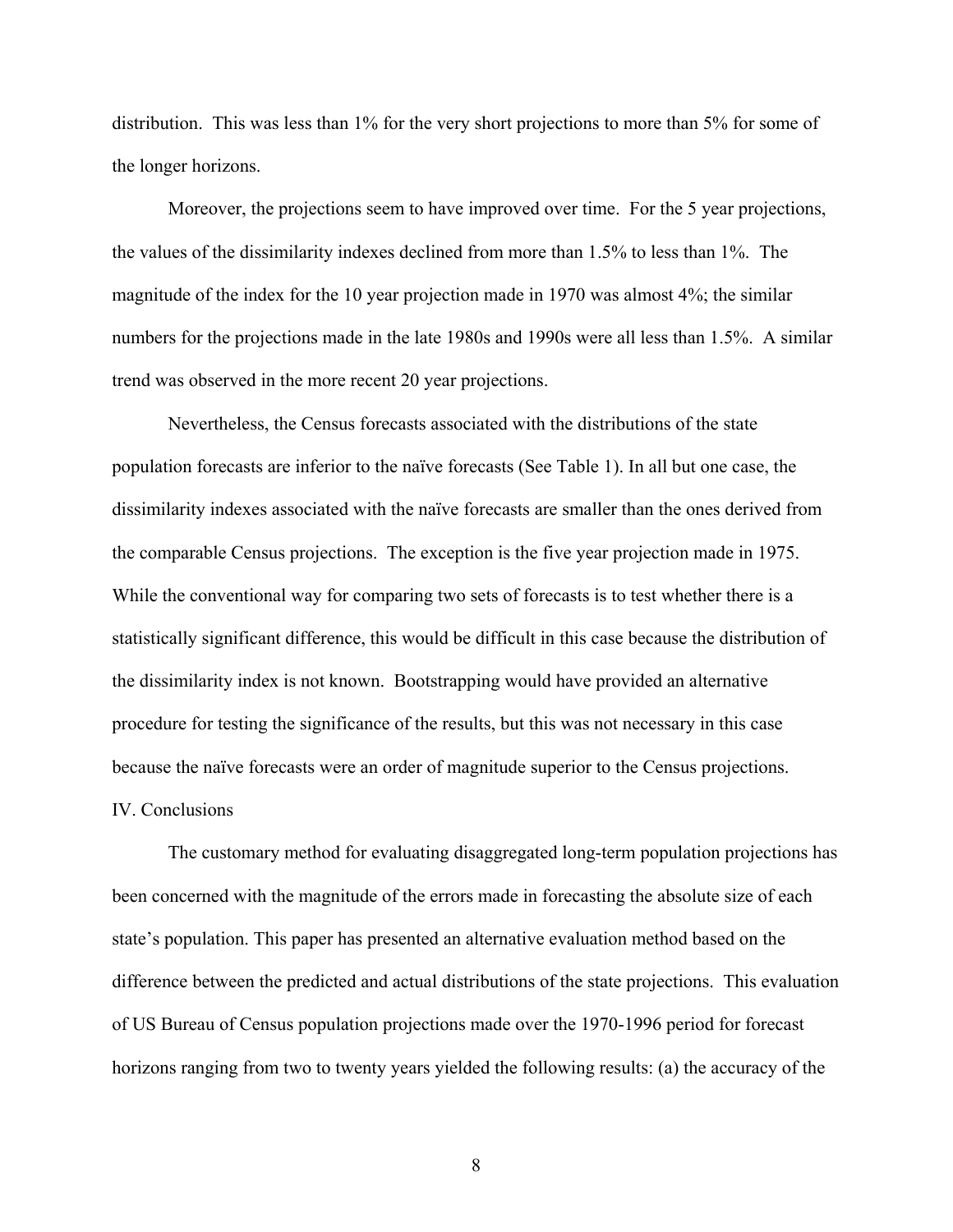projections decreased with the length of the horizon, (b) the quality of the projections has improved over time, and (c) naïve forecasts were much superior to Census projections at all horizons. These results are consistent with previous findings that simple methods for making long-term population projections were more accurate than complex procedures. (Smith and Sinich, 1992).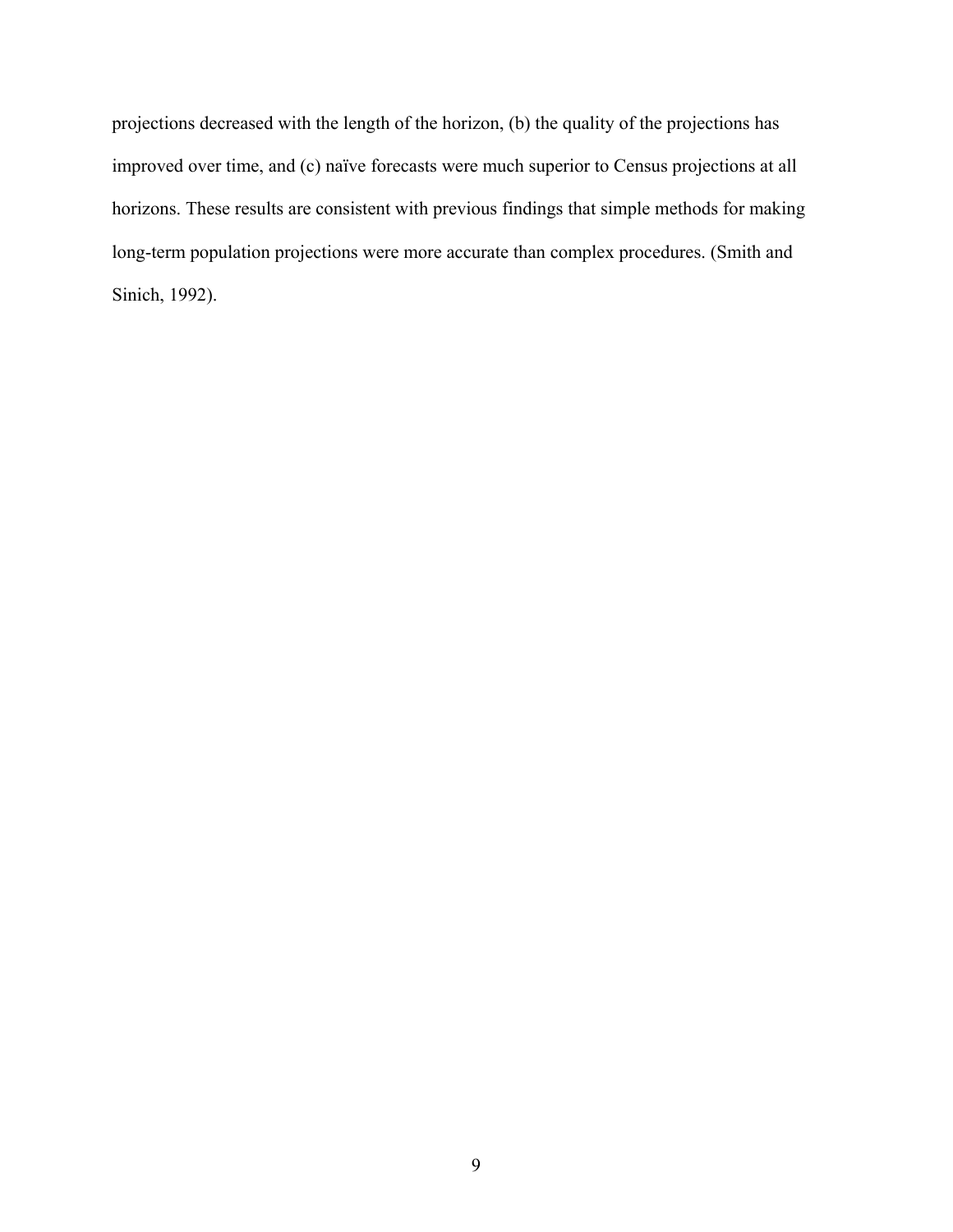#### References

- Campbell, P. R., (1996), *Population Projections for States by Age Sex, Race and Hispanic Origin: 1995-2025,* U.S. Bureau of the Census, Population Division, PPL-47.
- Campbell, P. R., (2002), Evaluating forecast error in state population projections using Census
- 2000 counts, U.S. Bureau of the Census, Population Division, Working Paper Series No. 57.
- Davis, S.T., (1994), Evaluation of postcensal county estimates for the 1980s, U.S. Bureau of the Census, Population Division, Working Paper Series No. 5.
- Kolb, R. A. and Stekler, H. O., (1992), Information Content of long-term employment forecasts, *Applied Economics*, 24, 593-596.
- Smith, S. K. and Sinich, T., (1990), The relationship between the length of the base period and population forecast errors, *Journal of the American Statistical Association*, 85, 367-375.
- Smith, S. K. and Sinich, T., (1992), Evaluating the forecast accuracy and bias of alternative population projections for states, *International Journal of Forecasting*, 8, 495-508.
- Stekler, H. O. and Thomas, R., (2005), Evaluating BLS labor force, employment, and occupation projections for 2000, *Monthly Labor Review*, July 2005, 46-56.
- Swanson, D. A., Tayman, J., and Barr, C. F., (2000), A note on the measurement of accuracy for he subnational demographic estimates, *Demography*, 37,193-201.
- Wang, C., (2002), Evaluation of Census Bureau's 1995-2005 state population projections,
- Working Paper no. 67, US Census Bureau.